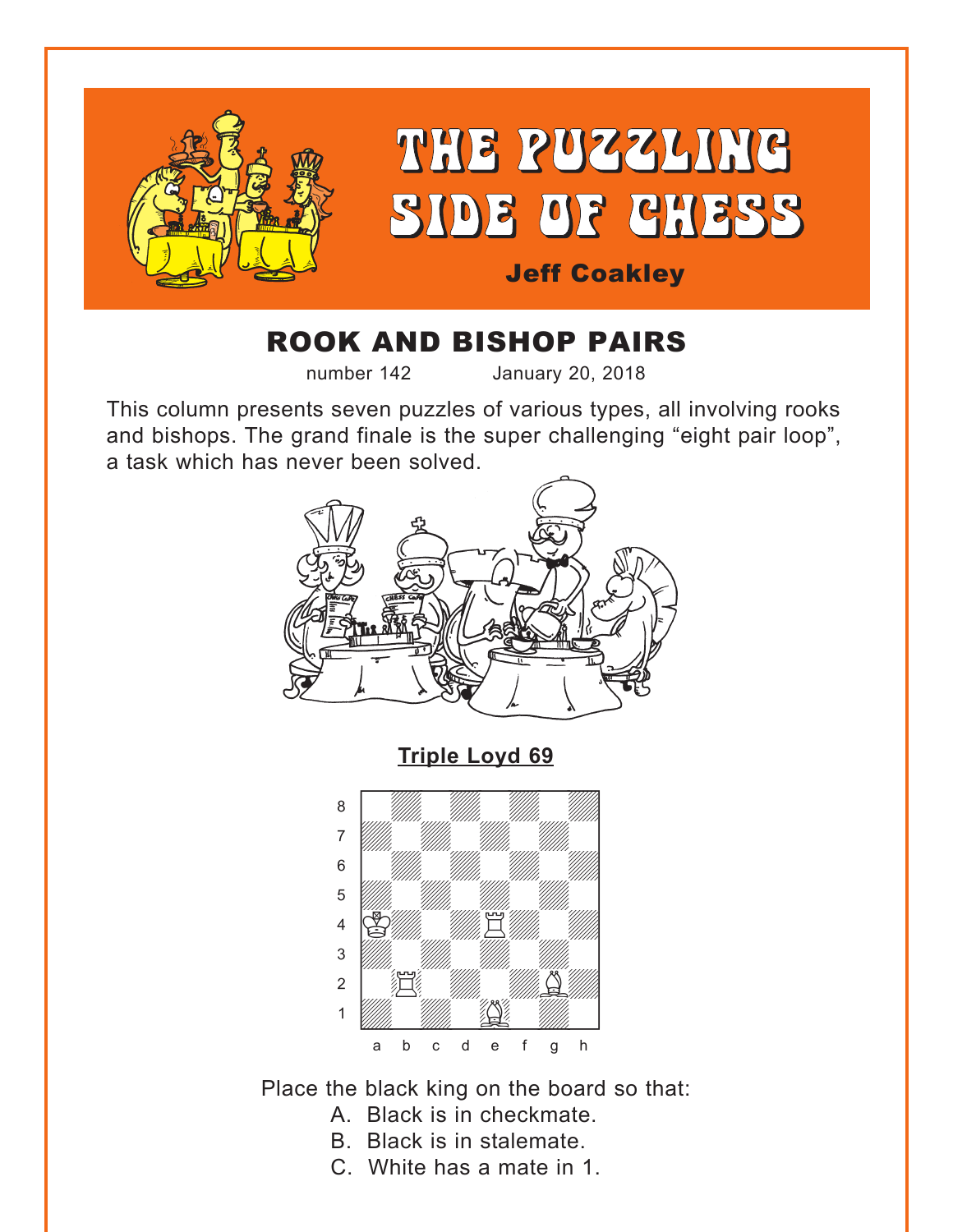### **[Inverted Loyd 44](#page-6-0)**

<span id="page-1-0"></span>

Add two white rooks and two white bishops so that White has mate in one.



**[Inverted Loyd 45](#page-6-0)**

Add two white rooks and two white bishops so that White has mate in one.

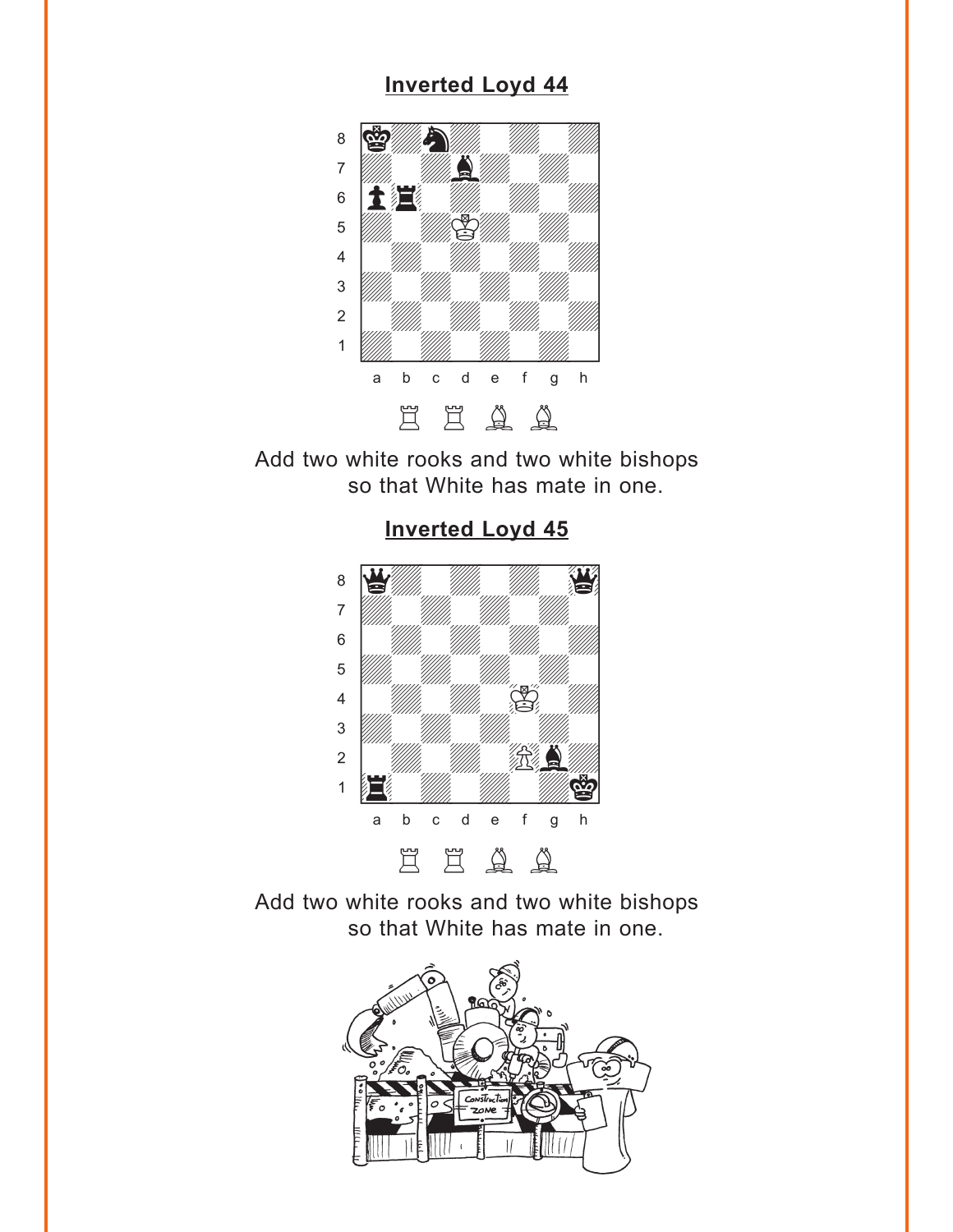### **[Construction Task 13](#page-7-0)**

<span id="page-2-0"></span>

Construct a position with a white king, two rooks, and two bishops against a lone black king so that White has the most mates in one move.

13a. Discovered checks are not allowed.

13b. Discovered checks are allowed.

In *part b*, each different move by a piece that uncovers mate is counted separately. Constructed positions must be legal. In other words, they must be reachable from an actual game.

## where  $\frac{1}{2}$  is the set of  $\frac{1}{2}$  in the set of  $\frac{1}{2}$ a Milliam Milliam Milliam Milliam Milliam Milliam Milliam Milliam Milliam Milliam Milliam Milliam Milliam Mill adwadwadwadwadwadwadwadwadwadwadwa  $\begin{bmatrix} \begin{array}{ccc} \text{S} & \text{S} \end{array} & \text{S} & \text{S} & \text{S} & \text{S} & \text{S} & \text{S} & \text{S} & \text{S} & \text{S} & \text{S} & \text{S} & \text{S} & \text{S} & \text{S} & \text{S} & \text{S} & \text{S} & \text{S} & \text{S} & \text{S} & \text{S} & \text{S} & \text{S} & \text{S} & \text{S} & \text{S} & \text{S} & \text{S} & \text{S} & \text{S} & \text{S} & \text{S$ 5 *VIII. VIII. VIII.* 4 | *William William William William William William William William William William William William William William William William William William William William William William William William William William William W* 3 *William William William William William William William William William William William William William William W* 2 | *William William William William William William William William William William William William William William W* 1 *Údwarf William William William William William William William William William William William William William W* a b c d e f g h EEEE BBBB

### **[4 Rook 4 Bishop Independent Domination](#page-8-0)**

Place four rooks and four bishops on the board so that no pieces are guarded and all vacant squares are attacked.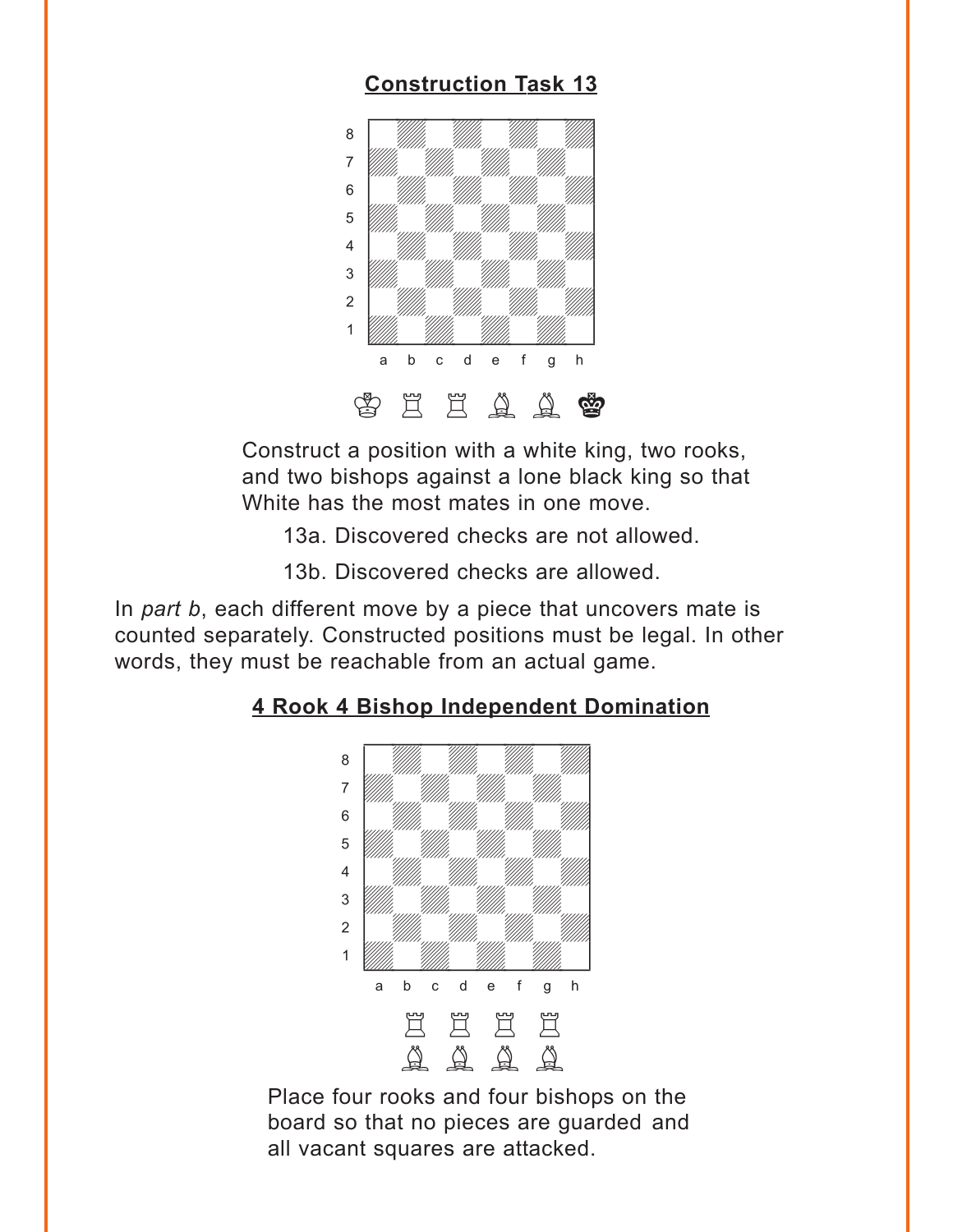### <span id="page-3-0"></span>**[4 Rook 4 Bishop Total Domination](#page-9-0)** water and the second control of the second control of the second control of the second control of the second control of the second control of the second control of the second control of the second control of the second con



Place four rooks and four bishops on the board so that all pieces are guarded and all vacant squares are attacked.



Our final puzzle has three parts, each with an additional pair of pieces. Part A is a fun relatively easy warm-up. Part B is much tougher and will surely test your defensive skills. Part C is the stumper.

In fact, despite considerable effort, I've been unable to find a solution for the 8R 8B loop. There are aspects of this particular task which greatly complicate a programmed computer solution. So at the moment, we are left to our own human wits.

Congratulations to anyone who succeeds in making an 8R 8B loop. Please let me know if you do.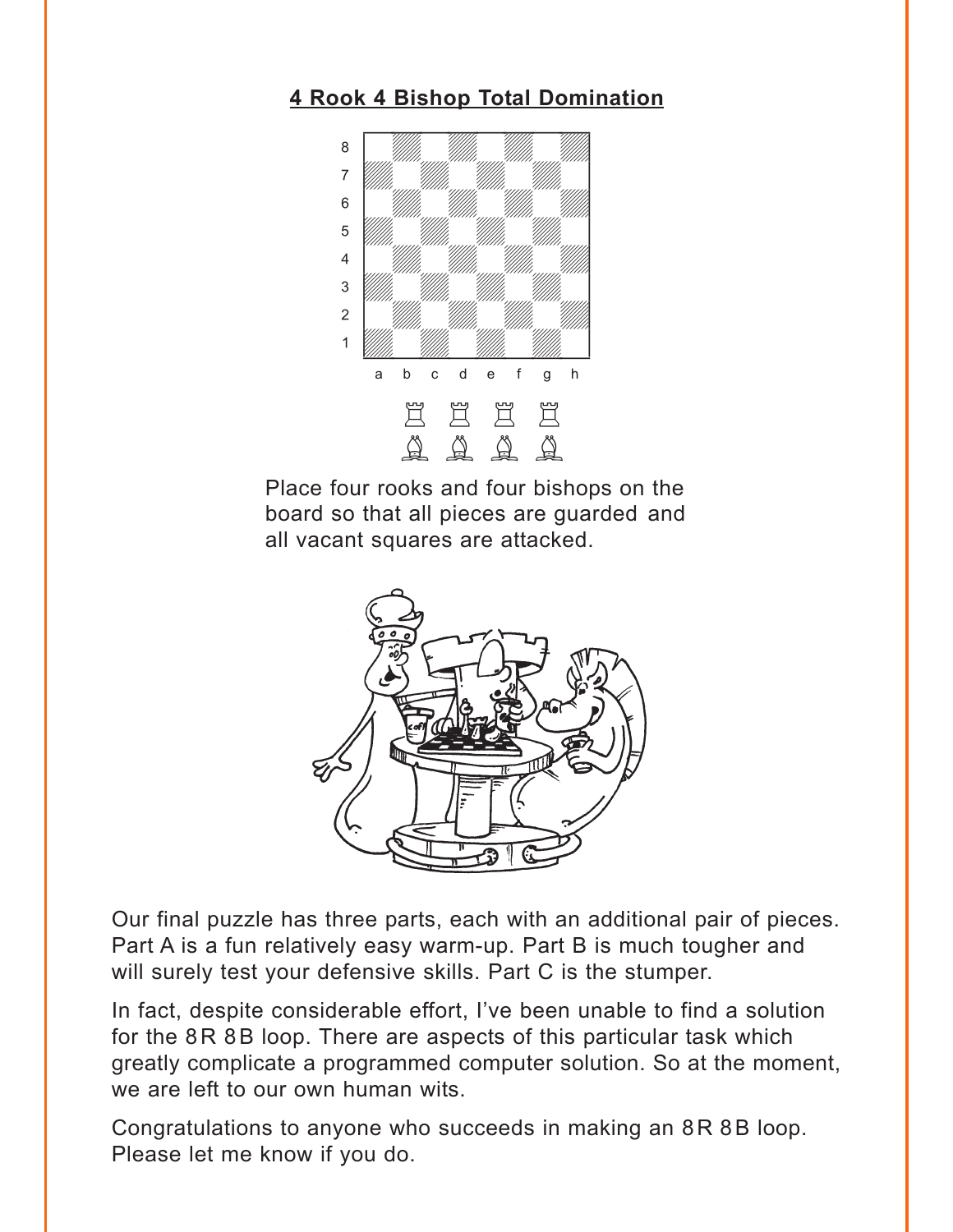### <span id="page-4-0"></span>**[Rook & Bishop Defensive Loops](#page-10-0)**



Place an equal number of rooks and bishops on the board so that each piece is defended exactly once and each piece defends exactly one other piece. The chain of defence must form a continuous loop.

- A. Six rooks and six bishops
- B. Seven rooks and seven bishops
- C. Eight rooks and eight bishops



*R & B Loopty Loo*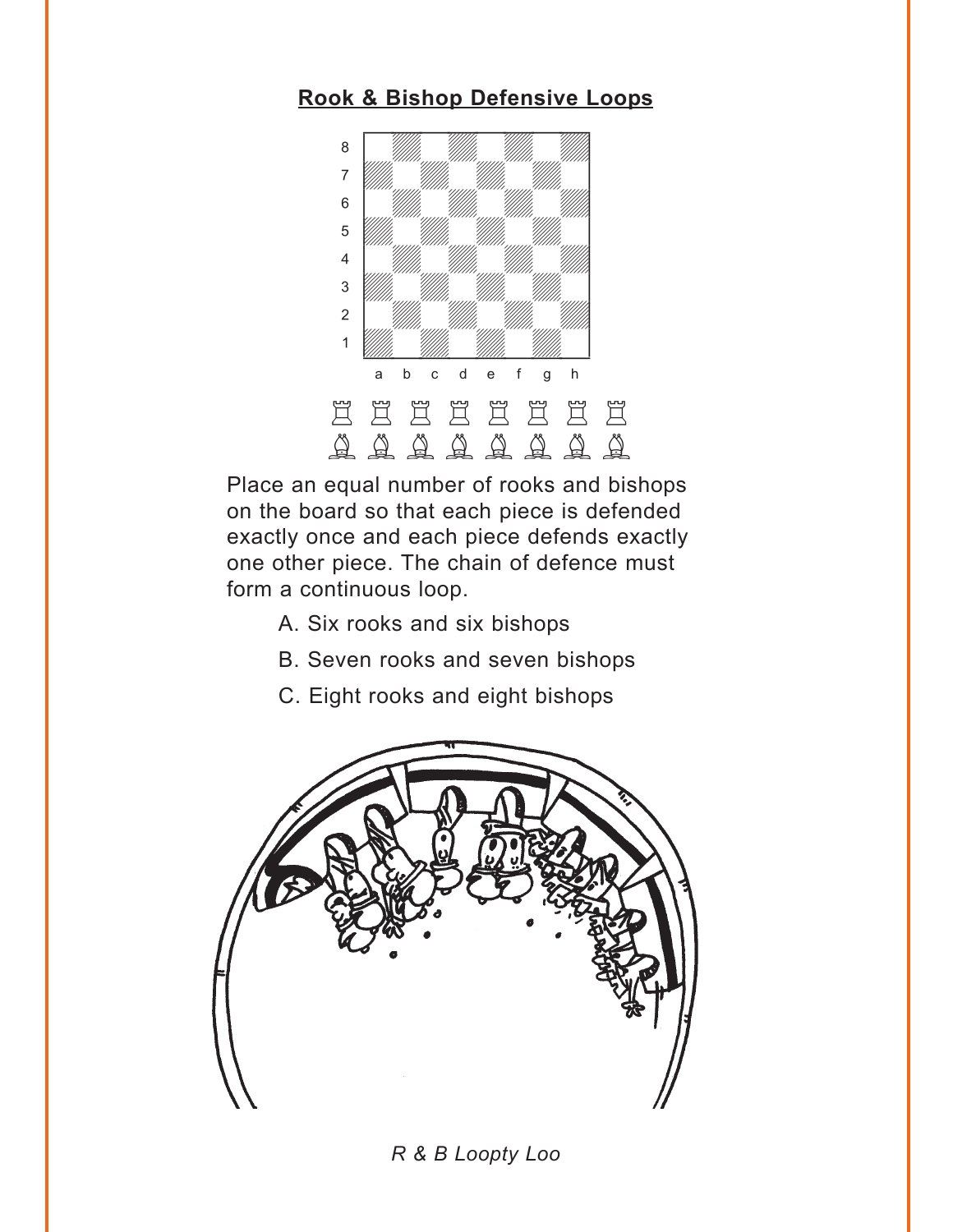# <span id="page-5-0"></span>**SOLUTIONS**

All puzzles by J. Coakley. Triple loyd 69 is from *Scholar's Mate 24* (1994) and *Winning Chess Puzzles For Kids* (2006), construction task 13 from *WCPFK Volume 2* (2010). The others are *Puzzling Side of Chess* originals (2018).

**PDF Hyperlinks.** You can advance to the solution of any puzzle by clicking on the underlined title above the diagram. To return to the puzzle, click on the title above the solution diagram.



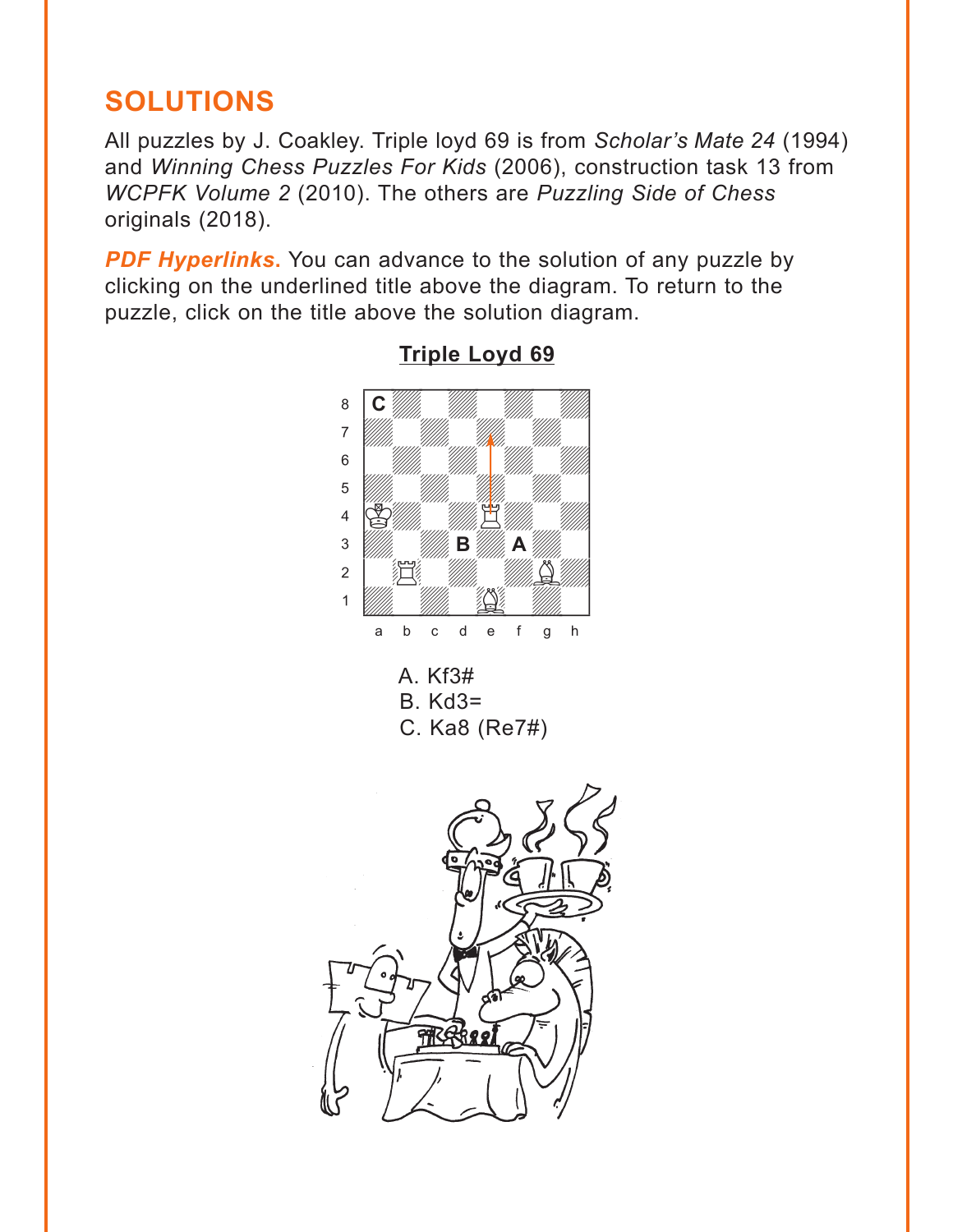## **[Inverted Loyd 44](#page-1-0)**

<span id="page-6-0"></span>



Probably a bit too easy for most solvers.



**[Inverted Loyd 45](#page-1-0)**

Rb1 Rc1 Bd1 Bg3 were added. 1.Bf3#

A little tricky perhaps. Hard to make a difficult loyd with this piece grouping.

For more on this kind of problem, see *How You Were Inverted*, columns 96, 101, 105, 109.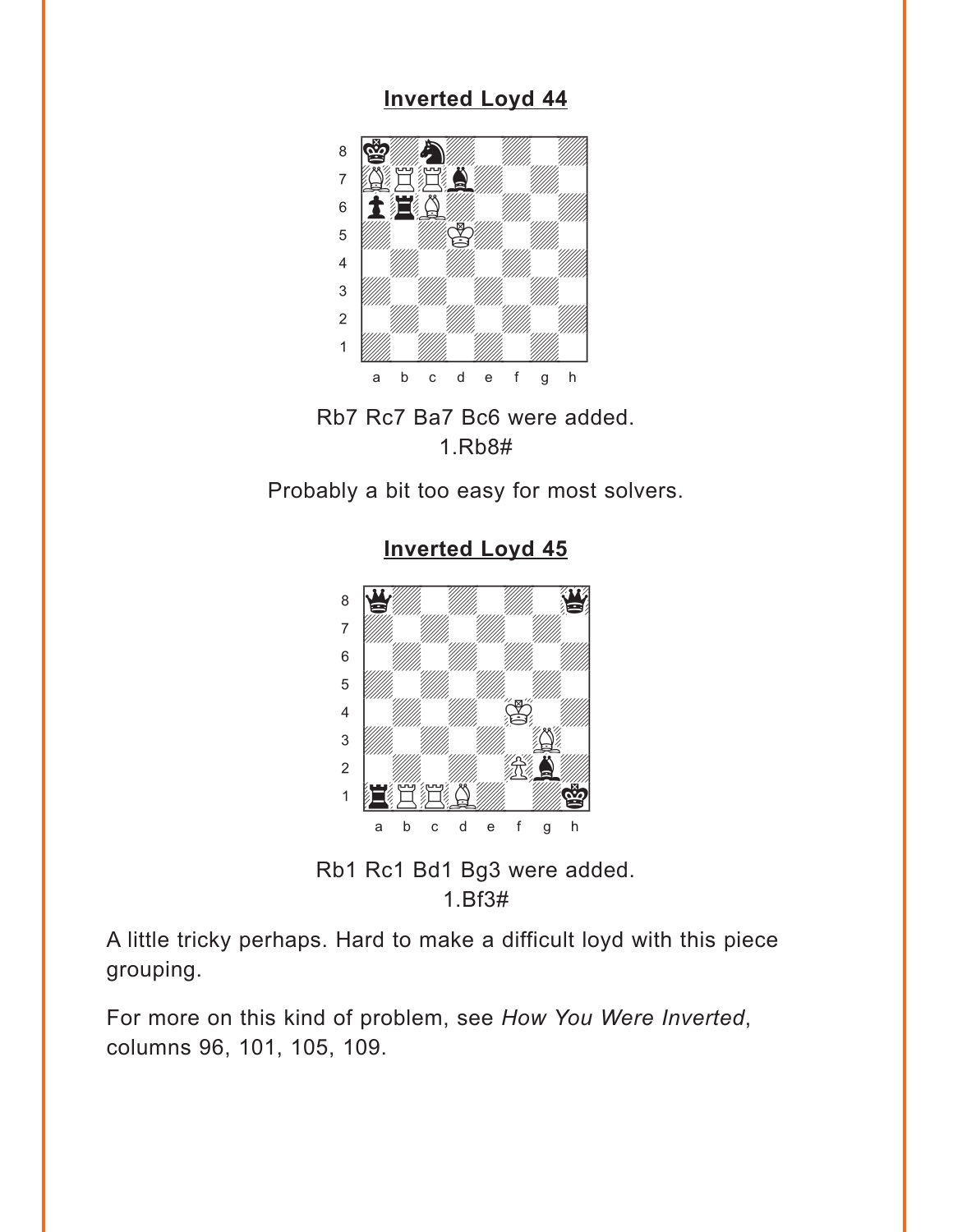# **[Construction Task 13](#page-2-0)**

**13a** no discovered checks

<span id="page-7-0"></span>

6 mates in one  $(2R + 2R + 2B + 0B)$ 

**[13b](#page-2-0)** with discovered checks



### 21 mates in one (14R + 0R + 7B +0B)

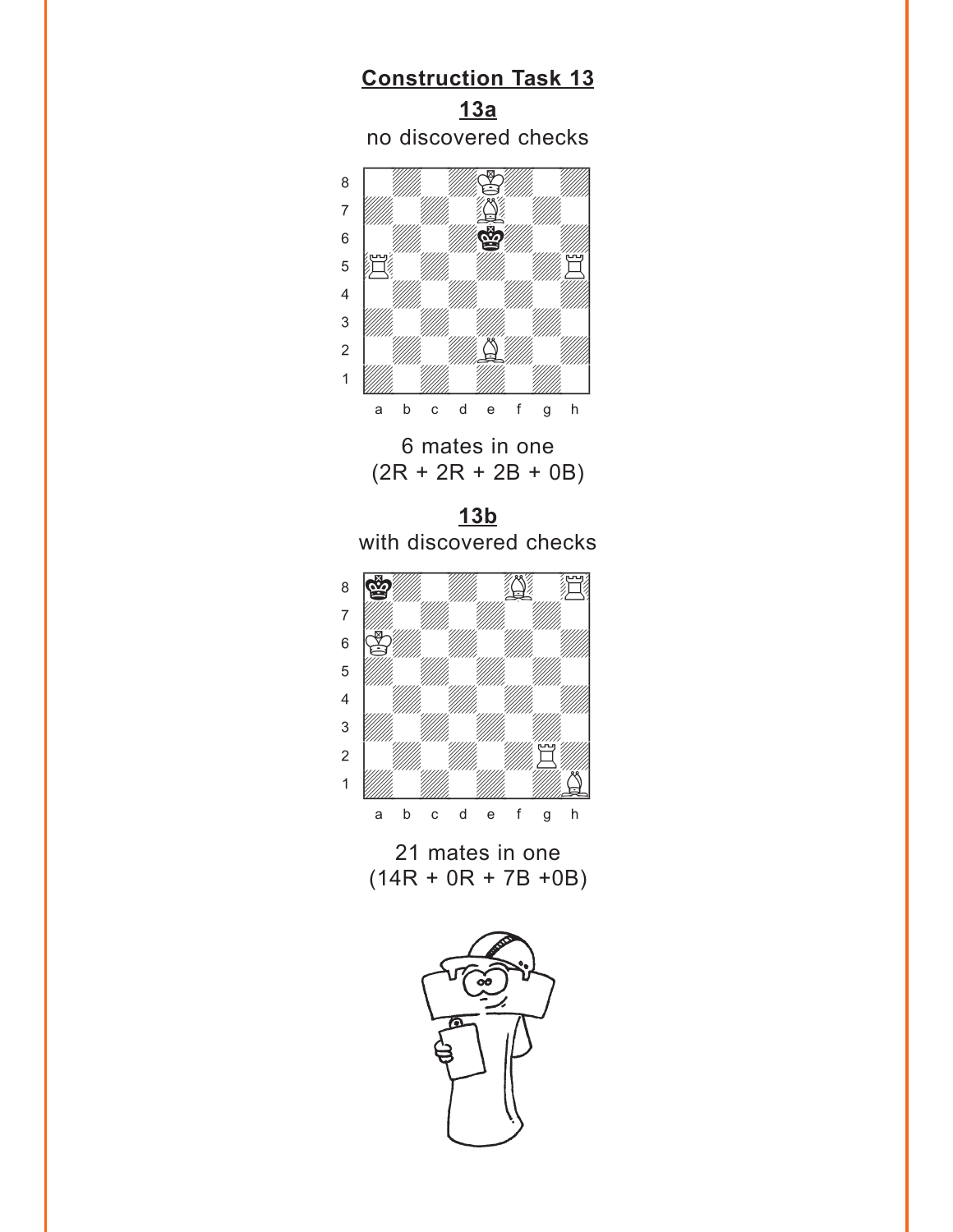### <span id="page-8-0"></span>**[4R 4N Independent Domination](#page-2-0)**



No piece guarded. All vacant squares attacked.

Special thanks to Adrian Storisteanu and Caisay 4.2 for solving a task which I thought might be impossible There are only two patterns. Here's the other.



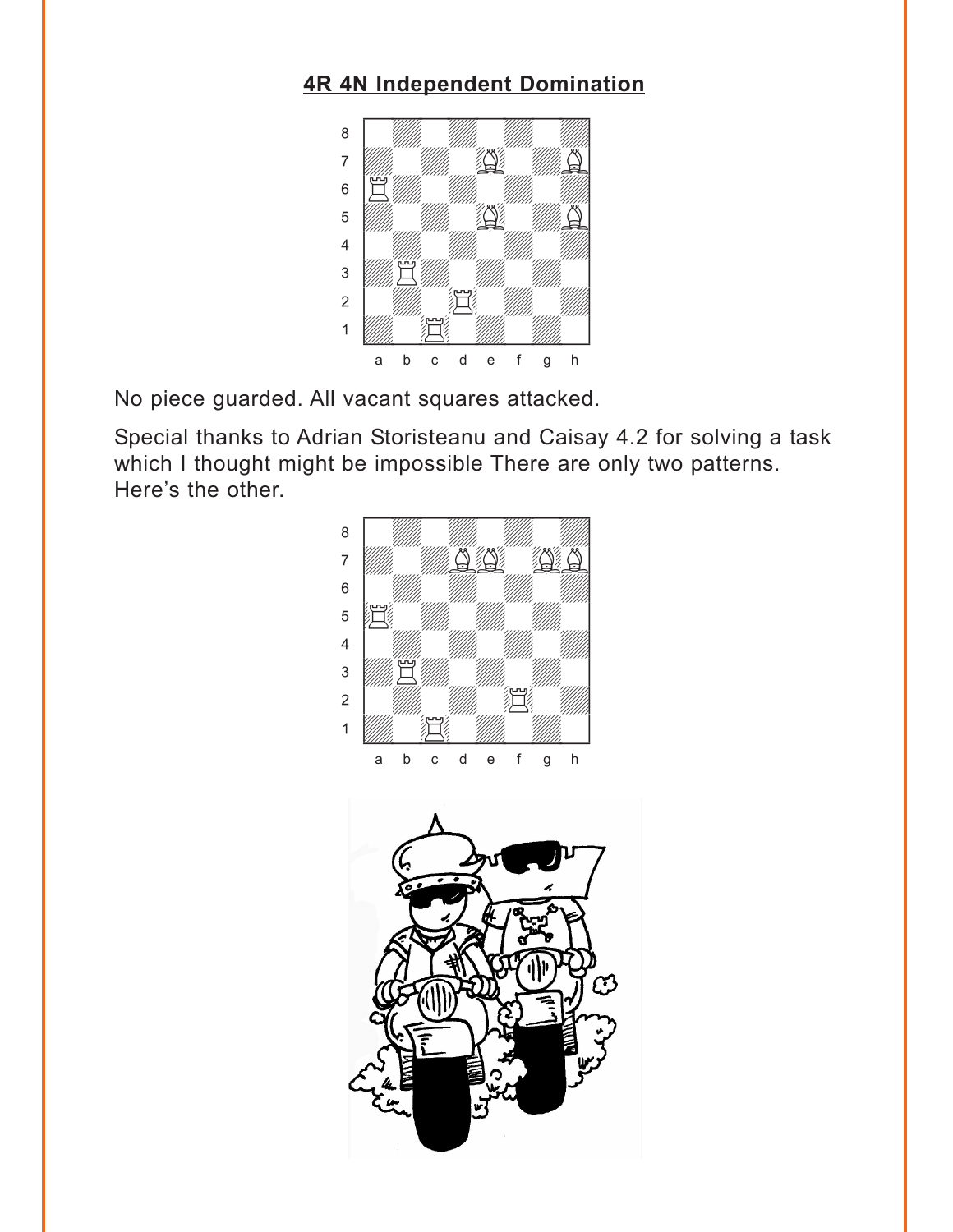### **[4R 4B Total Domination](#page-3-0)**

<span id="page-9-0"></span>

All pieces guarded. All vacant squares attacked.

There are twelve patterns. In all cases, the four bishops are adjacent to each other. The solution shown above\* is symmetrical along the long diagonals. Thanks again to Caisay 4.2 for an analytical assist.

```
Ra1 Rb7 Rg2 Rh8 Bd4 Bd5 Be4 Be5 * 
Ra1 Rb8 Rg2 Rh7 Bd4 Bd5 Be4 Be5 
Ra1 Rb8 Rg7 Rh2 Bd4 Bd5 Be4 Be5
Ra2 Rb1 Rg8 Rh7 Bd4 Bd5 Be4 Be5 
Ra7 Rb1 Rg8 Rh2 Bd4 Bd5 Be4 Be5 
Ra1 Rb3 Rc2 Rh8 Be5 Be6 Bf5 Bf6 
Ra1 Rb8 Rc2 Rh3 Be5 Be6 Bf5 Bf6 
Ra2 Rb1 Rc8 Rh3 Be5 Be6 Bf5 Bf6 
Ra2 Rb1 Rc3 Rh8 Be5 Be6 Bf5 Bf6 
Ra1 Rb7 Rc2 Rh8 Be4 Be5 Bf4 Bf5 
Ra1 Rb8 Rc2 Rh7 Be4 Be5 Bf4 Bf5 
Ra8 Rb2 Rc1 Rh7 Be4 Be5 Bf4 Bf5
```
For similar problems, see *Board Domination* (column 6), *Minor Inconvenience* (column 71), and *Rook & Knight Pairs* (column 86).

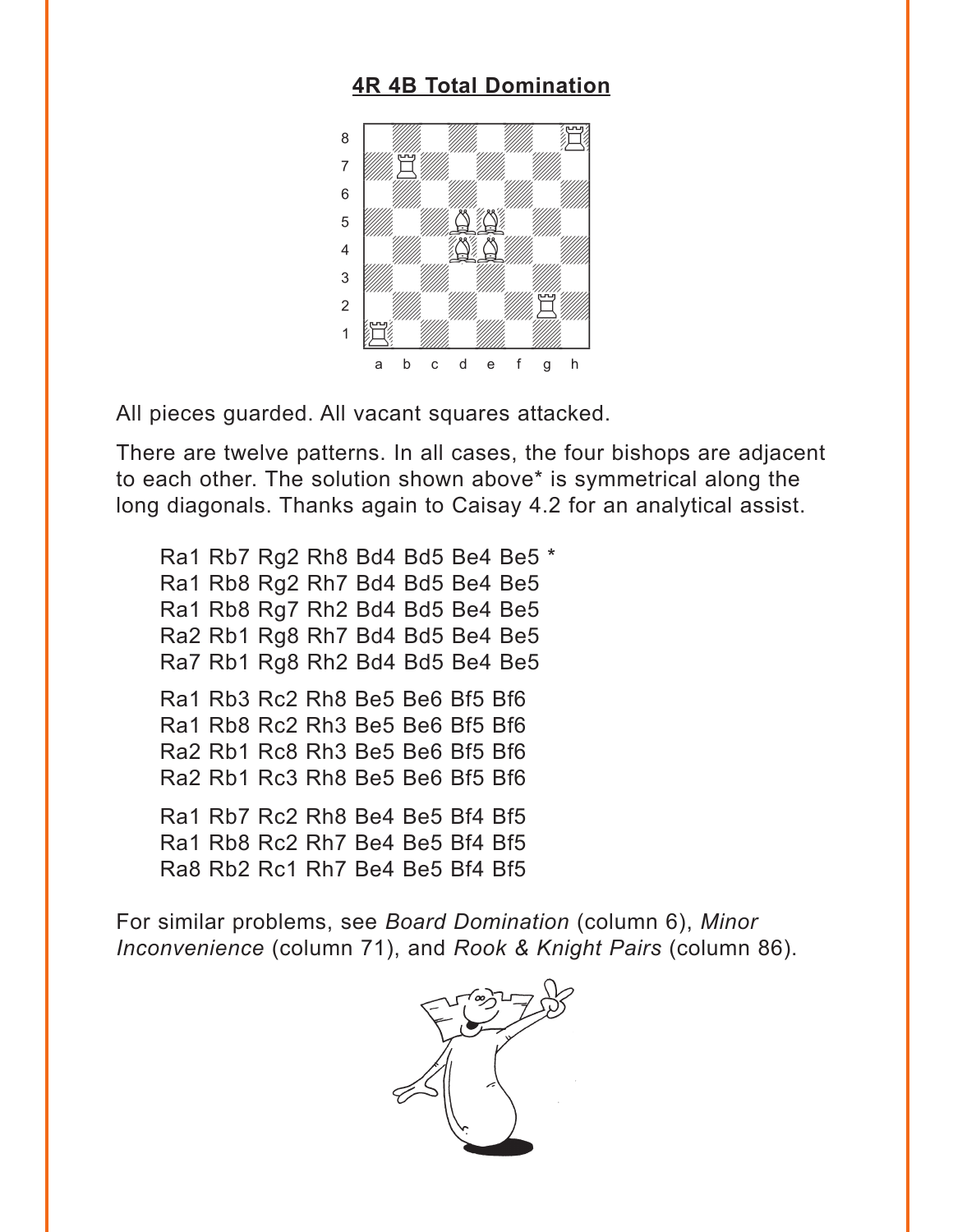#### <span id="page-10-0"></span>**[Rook & Bishop Defensive Loops](#page-4-0)**



Six rooks, six bishops. There are many solutions.



Seven rooks, seven bishops. There are many solutions. One more is shown below and here are three others:

Bb1-Rc2-Be2-Rf1-Be1-Rg3-Bg8-Rh7-Be7-Rd8-Be8-Ra4-Ba5-Rb6 Rb1-Bd1-Ra4-Ba5-Rd8-Bd7-Rc6-Bc5-Rf2-Bf7-Rh5-Be5-Rg3-Bd3 Rd1-Bg1-Rf2-Ba2-Rb3-Bb5-Ra6-Ba5-Rc7-Bg7-Rh8-Bh1-Re4-Bg4